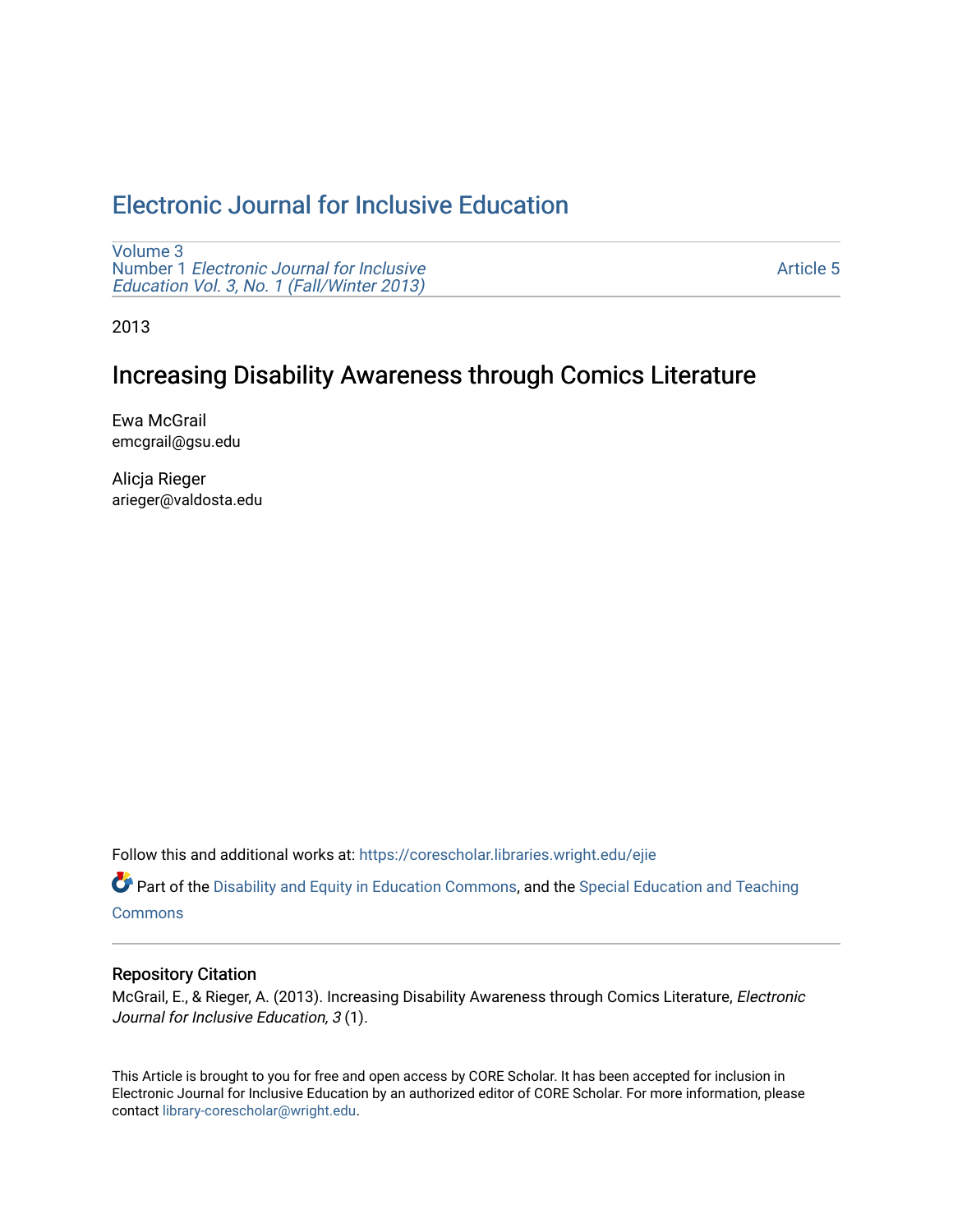## INCREASING DISABILITY AWARENESS THROUGH COMICS McGrail and Rieger: Increasing Disability Awareness through Comics Literature

Increasing Disability Awareness through Comics Literature

Ewa McGrail, Ph.D.

Associate Professor

Georgia State University, GA

Atlanta, Georgia

Alicja Rieger, Ph.D.

Associate Professor

Valdosta State University,

Valdosta, GA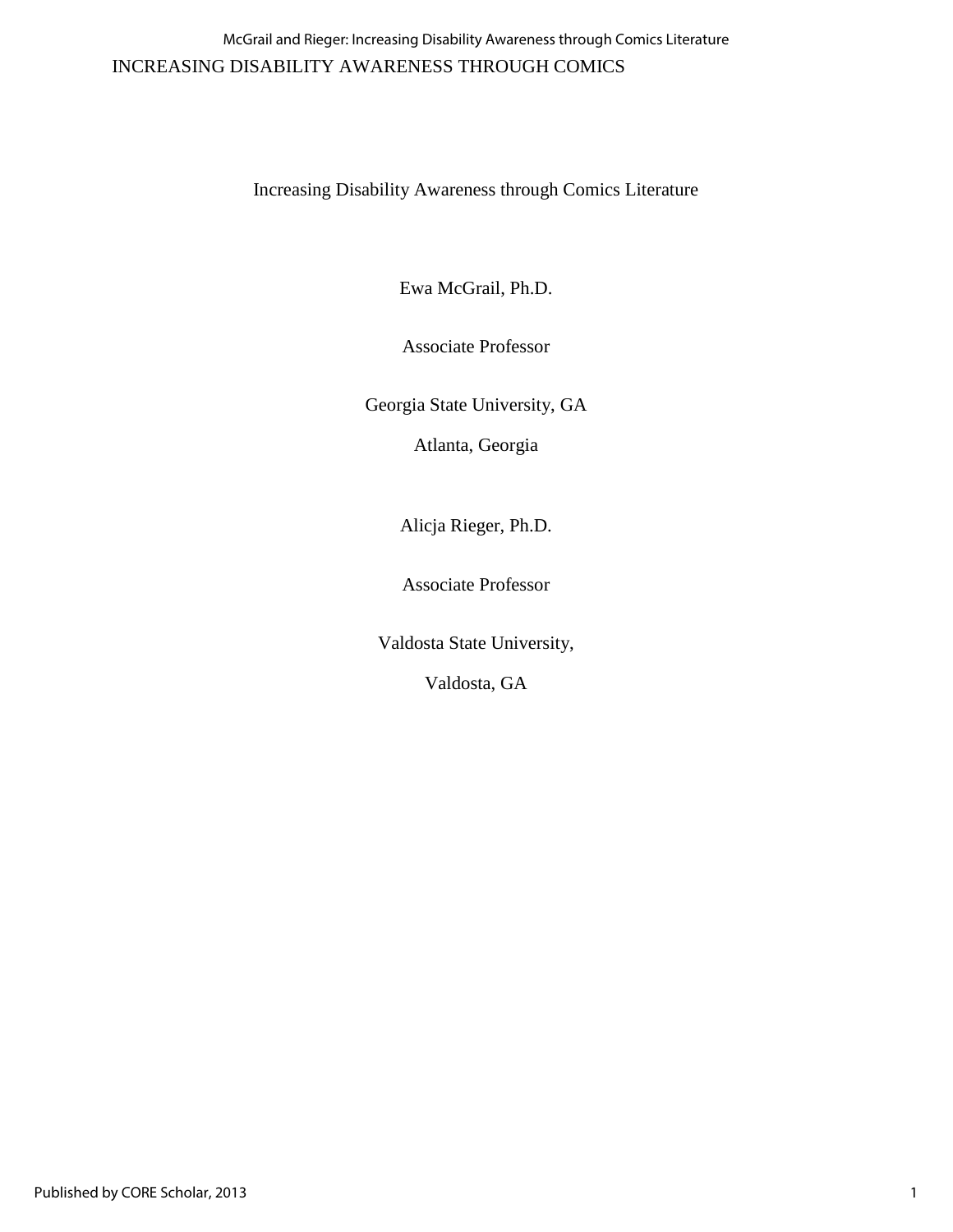## INCREASING DISABILITY AWARENESS THROUGH COMICS Electronic Journal for Inclusive Education, Vol. 3, No. 1 [2013], Art. 5

Increasing Disability Awareness through Comics Literature Abstract

 When faced with negative attitudes and experiences in communication and interaction in general education classrooms, students with disabilities can exhibit high levels of stress and frustration or even depression, low self-esteem and impaired self-acceptance. These undesirable and destructive feelings, in turn, may affect these students' social and cognitive development skills and well-being, as well as their academic performance in such environments. The recent scholarship on empathy supports the effectiveness of comics for identifying and fighting negative and stereotypical attitudes towards those with disabilities. This article discusses strategies for educating students about disability and disability issues with the help of comics literature.

Key Words: disability awareness, comics literature, teacher preparation, inclusion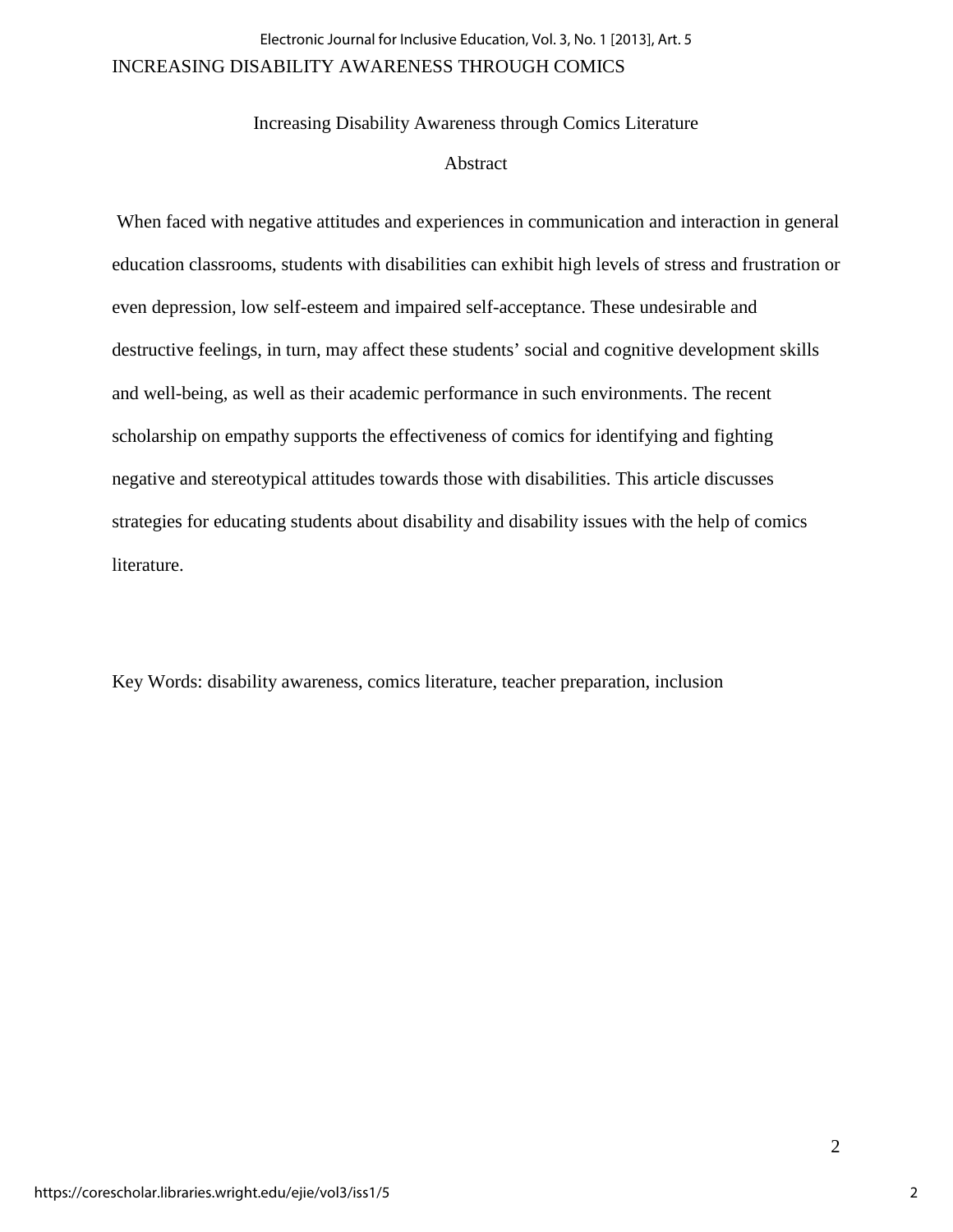## INCREASING DISABILITY AWARENESS THROUGH COMICS McGrail and Rieger: Increasing Disability Awareness through Comics Literature

#### **The Need for Disability Awareness Activities in the Classrooms**

As a growing number of children and youth with disabilities are integrated into general education classrooms and curricula under the Individuals with Disabilities Education Act, -- the National Center for Education Statistics (The Conditions of Education, 2010) reported an increase from 32 percent to 57 percent in 2007-08 in comparison to 1989-90, -- it is critical for teachers to create in their classrooms multiple opportunities for students with and without disabilities to academically and socially interact with one another and to have access to meaningful and reciprocal friendships that will promote inclusive behaviors in the classrooms and communities (Norman, 2007).

Even though learners with disabilities desire to fit in and be accepted in school environments, they experience daily social rejection and struggle to make and maintain friendships with students in general education classes (Prunty, Dupont, & McDaid, 2012).

Furthermore, there is often confusion among students without disabilities about disabilities and the learning capabilities of children with disabilities. A limited knowledge of disabilities and disability issues (Altieri, 2008) leads to feelings of discomfort, awkwardness (Litvack, Ritchie, & Shore, 2011), or even fear by peers without disabilities around their classmates with disabilities (Andrews, 1998; Kolucki & Duncan, 1994). It also results in stereotypes and misperceptions of individuals with disabilities, as well as of their condition(s) and their lives (Smith & Sapon-Shevin, 2008-2009).

When faced with such negative attitudes and experiences in communication and interaction in general education classrooms, students with disabilities can exhibit high levels of stress and frustration or even depression, low self-esteem and impaired self-acceptance (Humphrey, 2008; Soulis & Floridis, 2010). These undesirable and destructive feelings, in turn,

3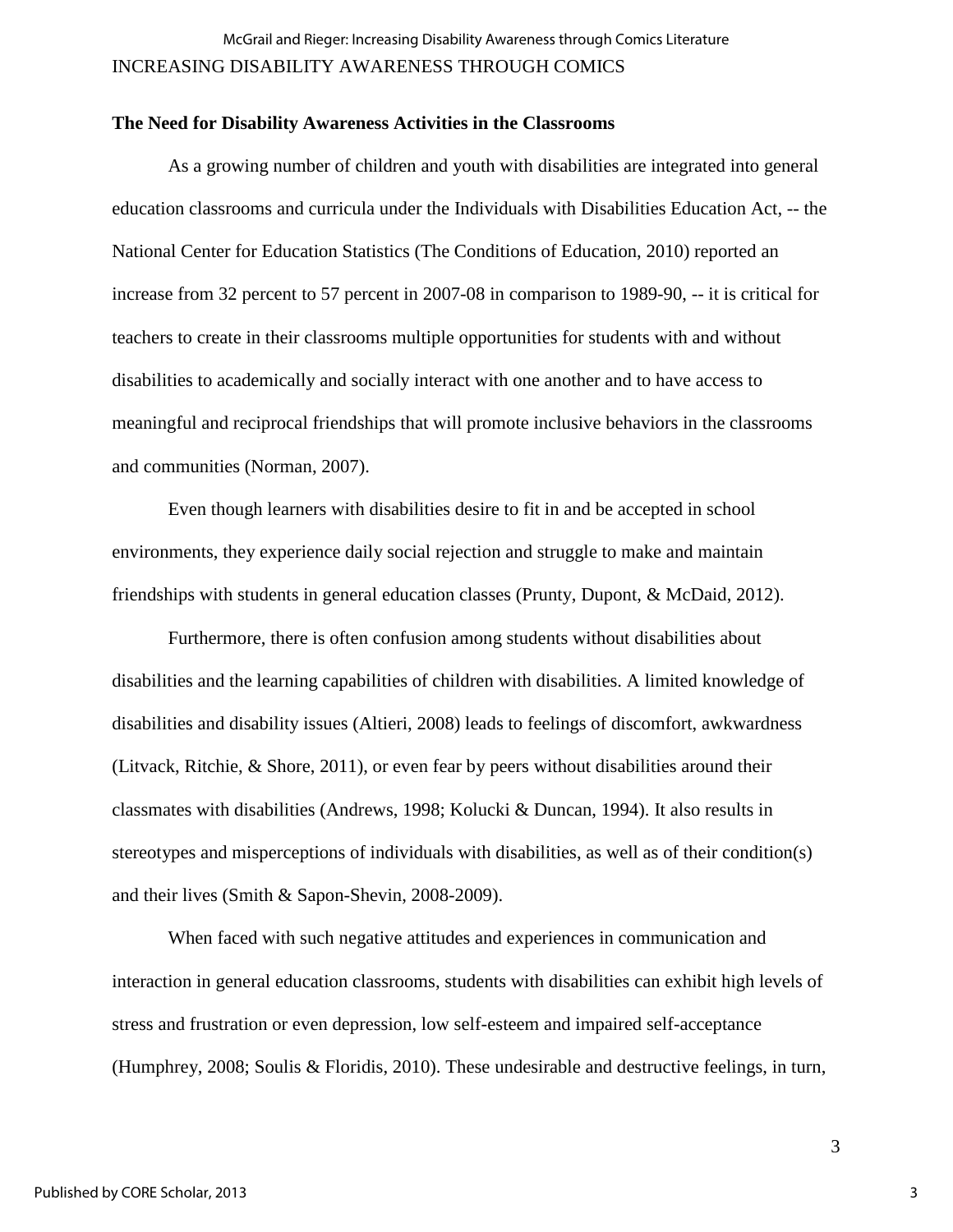may affect these students' social and cognitive development skills and well-being, as well as their academic performance in such environments (Prunty, Dupont, & McDaid, 2012; Humphrey, 2008).

#### **Comics Literature, Children, and Disability**

One approach to support the development of positive attitudes towards individuals with disabilities is through the use of comics (Norton, 2003). Children often choose comics literature over traditional texts, because comic-based texts offer visuals, drawings, and other art along with words and dialogue, all of which make these texts "not only something one reads but something one *sees* as well, like reading and watching a movie at the same time" (Weiner, 2004, p. 115).

Beyond motivating students to read, comics literature offers other benefits. Children connect with characters in cartoons, comic books, comic strips, and more recently graphic novels, both inside and outside school (Norton, 2003). In recent scholarship on empathy, comics have been found to be particularly effective in communicating depictions of disabilities (Birge, 2010; Seidler 2011, November, Squire, 2008) in ways that represent the complex emotional, physical, and social aspects of disability that "texts alone cannot, such as the crucial importance of embodiment in the lived experiences of people with disabilities" (Birge, 2010, para. 2). In her analysis of two comics, *Circling Normal* (Montague-Reyes, 2007) and *the Ride Together* (Karasik & Karasik, 2004), Birge (2010) explored specific embodiment and alternative forms of communication used by their authors to tell intense visual and emotional stories about characters with disability and the perspectives of family members close to them, as they learned about the main character Seth's diagnosis of autism. Birge (2010) observed that embodiment and other forms of communication within these comics allowed the reader to experience and relate to the emotional tension associated with learning about Seth's autism, and his family members'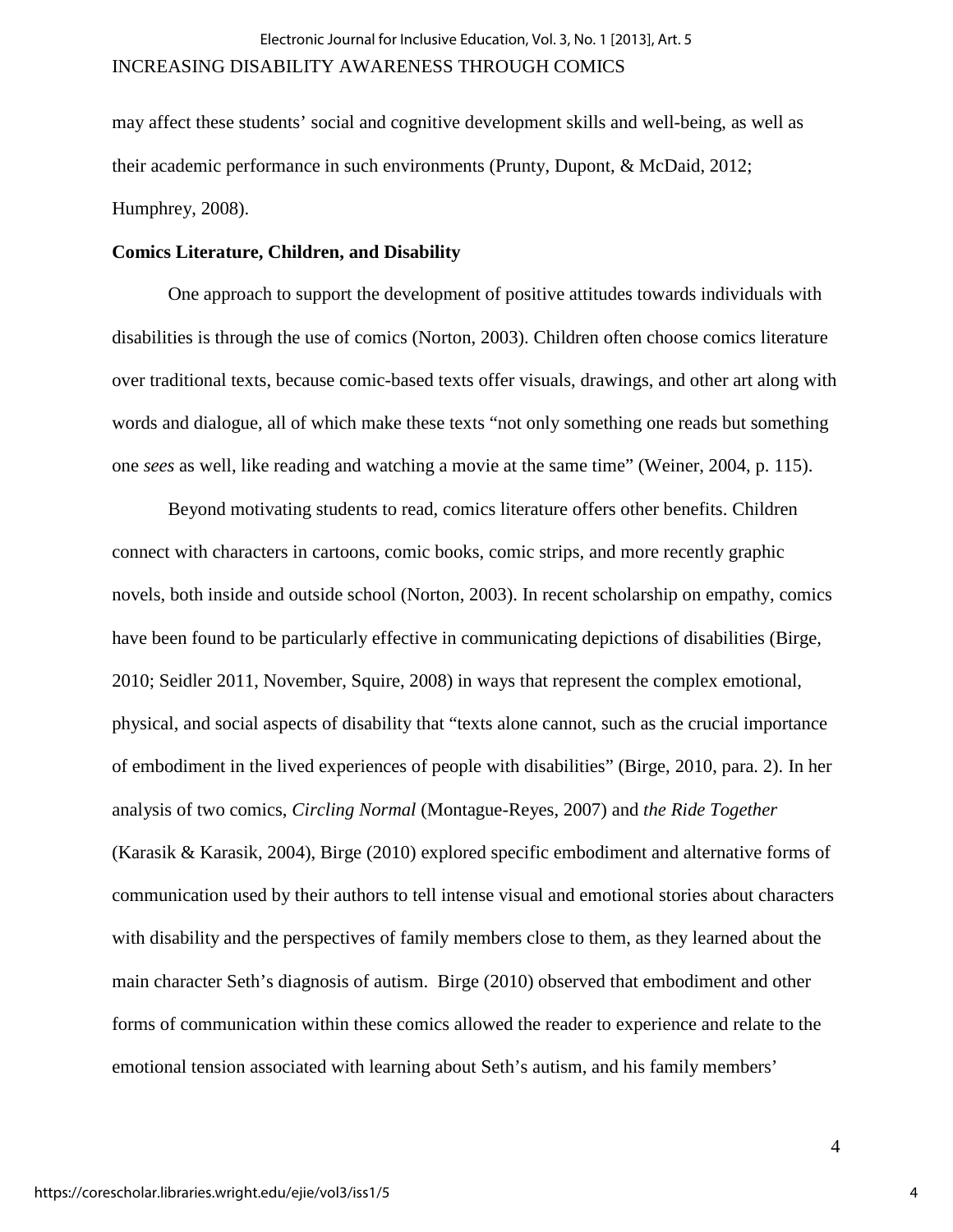responses to this diagnosis. The situation resulted in a roller coaster of emotion and tension, despair, anger, frustration and fear for them. The researcher maintained that the format and other features of the comic strips reflected the lived experience of the disability by the characters with autism.

Squier (2008), who studied disability representations in the comic books *the Ride Together* (Karasik & Karasik, 2004) and *Epileptic (*B., 2005), argued that "portraying embodiment through gesture, posture, and design choice; through choice of panel, frame and character; and through the conventions of character creation" enabled the reader to experience "how disability feels and what an impairment means socially for the disabled person and his family members" (p.4).

The vividness of comics helps convey impactful messages, especially with strong storytelling. When educators select comics with strong pro-social messages, the effect may be similarly strong. Of course, in an inclusive classroom, the comics chosen for students without disabilities would likely be the same as those chosen for students with disabilities. In such a case, it would be important for those with a disability to "see themselves" in the portrayals in the comics literature. Just as earlier classrooms struggled with finding a common literature to be read by students of different racial backgrounds (e.g. Richard Wright's *Native Son* and Lorraine Hansberry's *Raisin in the Sun*), so today's comics need to be beneficial both to students with and without disabilities.

#### **Reading Comics Literature in the Classroom**

In this article, we borrow the concept of bibliotherapy from Pardeck (2005), an approach to reading literature that "can promote the growth and development of children in the area of cultural diversity and their understanding of disability" (p.79). The approach involves "reading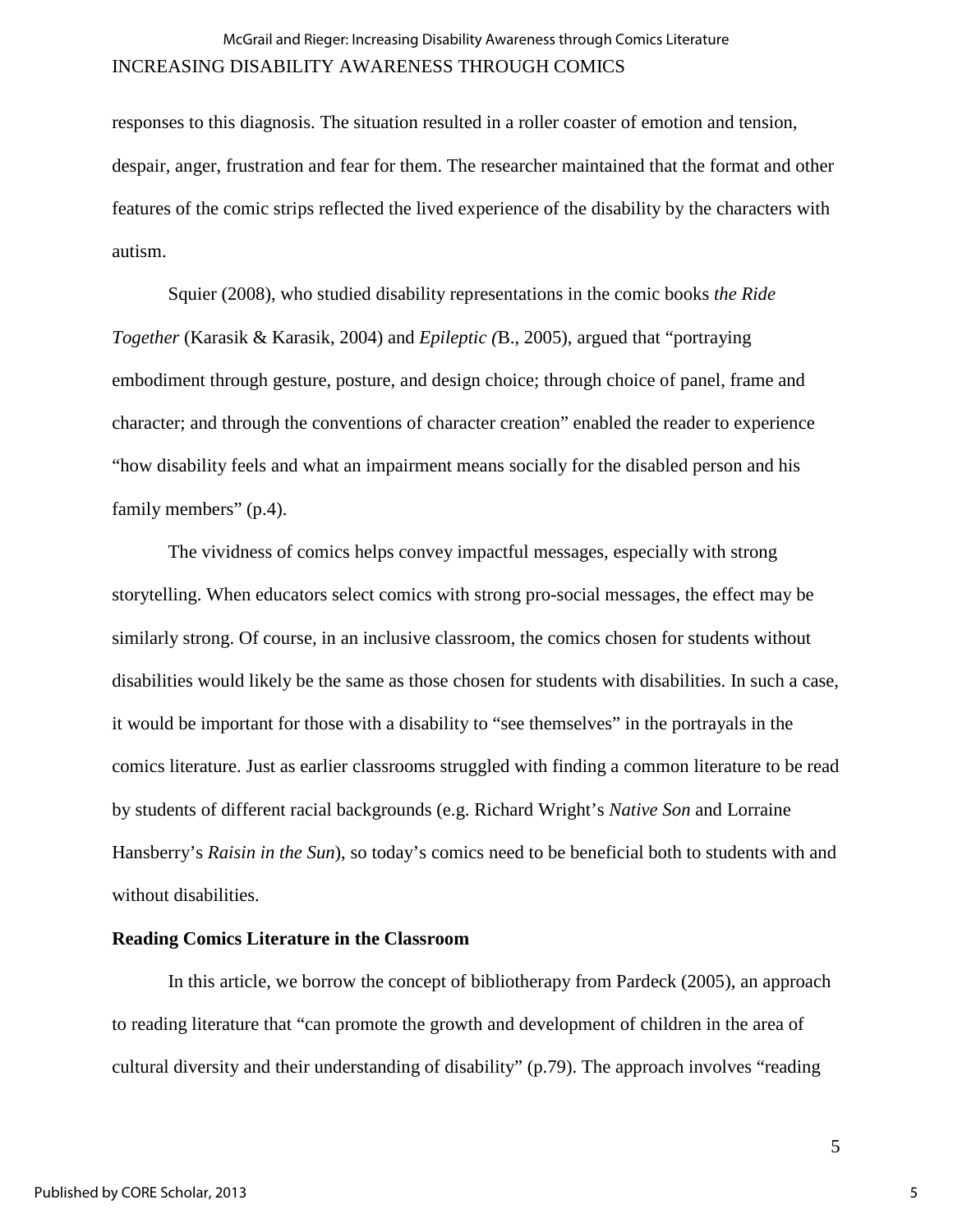#### INCREASING DISABILITY AWARENESS THROUGH COMICS

the literature, or listening to it being read aloud, and then participating in a discussion led by a facilitator" (Gavigan & Kurtts, 2011, p.13). The method recommended in this work also focuses on conversations about disability and disability issues as a way to promote understanding and social acceptance. However, rather than applying this to any genre, this work explores comics literature that includes characters with a disability. Such an approach can be introduced at different points in the curriculum. One possibility is to present this topic to students at the beginning of the academic year when the teacher attempts to attend to the psychological climate and the physical environment in the classroom. This is the time and space for the teacher and the students together to define guidelines for classroom community behavior. These expectations will support a community of learners who get to know and appreciate, respect, and support each member's presence and his or her unique condition and contribution to the learning community.

These conversations can take place in any classroom, elementary or secondary, and should use literature that is age- and developmentally appropriate. Utilizing comics literature for conversations in support of a classroom climate of acceptance and appreciation will in turn encourage positive relationships, friendships, and interactions between students with and without disabilities. Such climate will influence positively academic achievement as well (Flook, Repetti, & Ullman, 2005).

Alternatively, teachers may choose to embed such conversations in the larger topics within the curriculum they teach in middle and high school language arts and social studies classrooms. This can include themes such as *Diversity and Sameness*; *Human Rights and Social Justice*, *Human Relationships and Forces that Foster/Disrupt Them*. School counselors, librarians, and other paraprofessionals may choose to weave comics literature into advising activities and extracurricular sessions, centering on topics such as interpersonal communication

6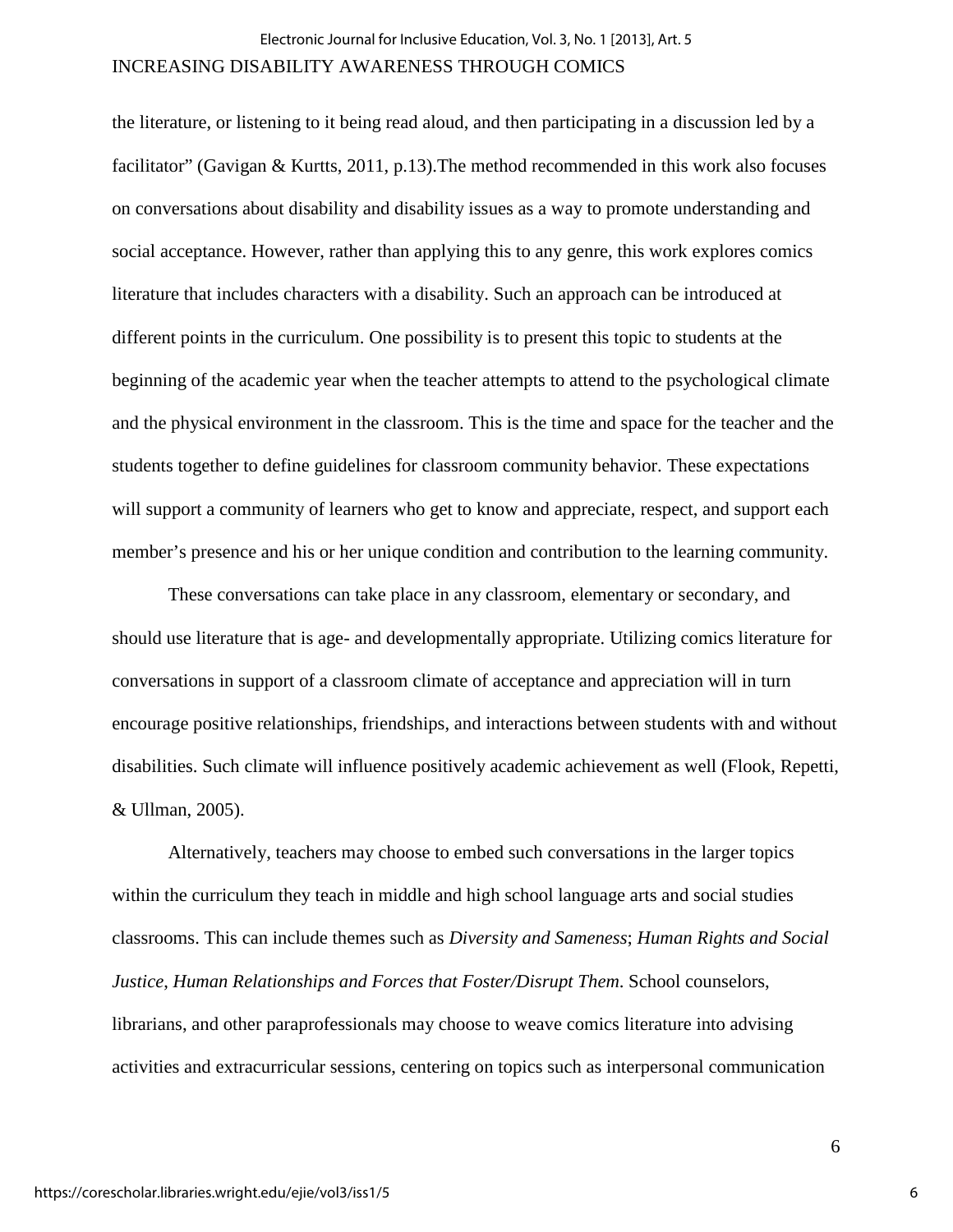## INCREASING DISABILITY AWARENESS THROUGH COMICS McGrail and Rieger: Increasing Disability Awareness through Comics Literature

and intergroup cooperation, social acceptance and inclusion, or conflict resolution in both individual and group settings. Examples of ways to explore comics literature using the approach promoted in this work follow. The activities featured are organized around themes associated with disability and disability issues. A list of children's and young adolescent comic books and educator resources to teach about various disabilities and disability issues is provided in Table 1. Insert here Table 1

#### **Deconstructing Stereotypical Images of Individuals with Disabilities**

Stereotypical perceptions of people with disabilities among children and youth are a reproduction of the images that are part of collective reality, the world, and culture (Titchkosky, 2009) that exist at school and home, in the classroom and within the society at large. Teachers can design activities that will help students to examine values and social norms about individuals with disabilities using comics literature. Critical to this analysis is a guided discussion of why some images are stereotypical and unfair to those with disabilities (Derman-Sparks & Olsen Edwards, 2010). Though it may not be easy to define concepts such as stereotype or prejudice, it is essential that teachers define these concepts for students before they ask their students to think critically about stereotypical and prejudicial incidences in the comics literature. To facilitate this conversation, teachers may ask students to answer this question, "Who am I as an American?", and to provide five answers to this question, beginning each answer with "I am \_\_\_\_..." Then the teacher can use these prompts to help students define the concepts of stereotype and prejudice: Are all American children \_\_\_\_\_? (Select two or three "I am(s)" from students). Is it a true statement? Is it a fair statement? How does such a statement make the person or group of people feel, and why? [Prompts adapted from Ehrlich (n.d.).]. Using such prompts will help to clarify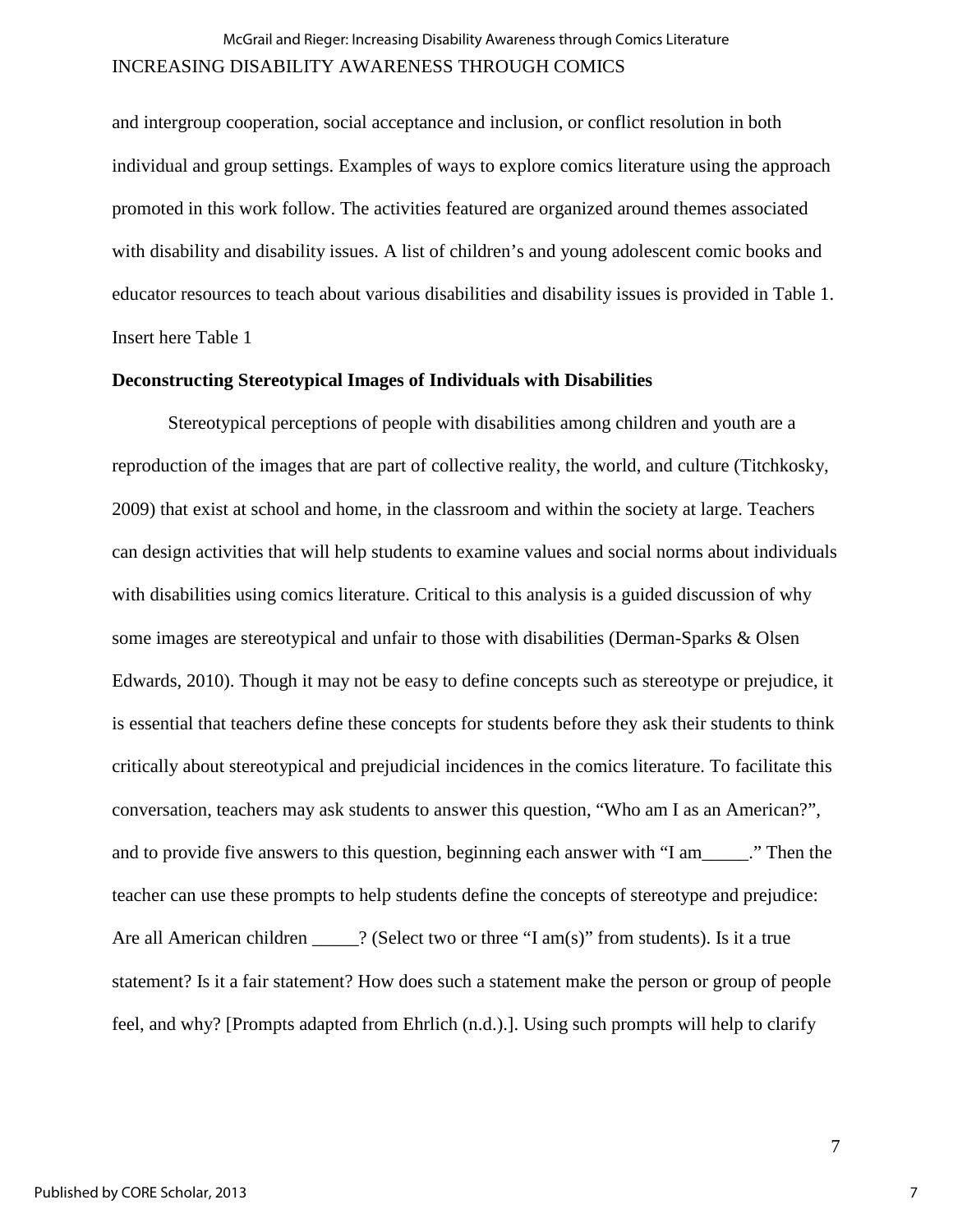### INCREASING DISABILITY AWARENESS THROUGH COMICS

that such broad statements may be stereotypes, because they purport to make everyone in the group look the same, think the same, and do the same things.

Another point that teachers will want to make is that when such statements present individuals or members of certain groups of people in unfair or distorted ways, they hurt people's feelings, and thus such statements may be examples of prejudice. Next, teachers may provide examples of the comics from the web comic *dizABLED* [\(http://www.dizabled.com\)](http://www.dizabled.com/) by John and Claire Lytle and have their students view them. This comic series was selected, because it "questions stereotypical views of the disability community in a clear, accessible, and humorous way" (Seidler 2011, November, p. 20).



<http://dizabled.com/comics/small-talk-interview/>



<http://dizabled.com/comics/stairs/>

After viewing the comic strips teachers may want to invite their students to discuss and critique

each of the strips by answering these prompts adapted from Derman-Sparks (1989):

What is the stereotype about characters with disabilities that you viewed?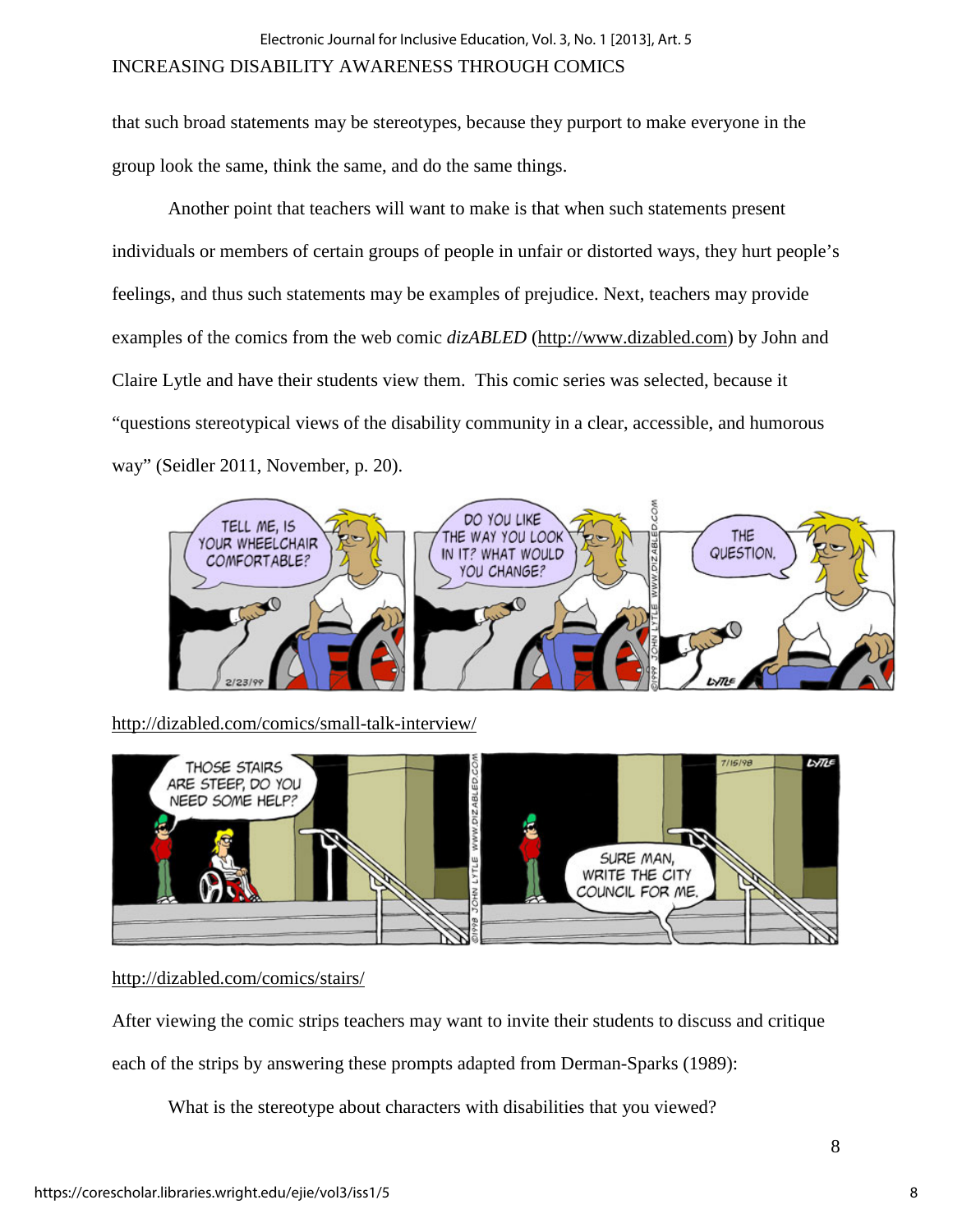Why is the image stereotypical and unfair?

How would the image make someone with a disability feel, and why?

#### **Bringing Change in Attitude and Conduct**

Students need to be taught not only how to identify stereotypes and prejudice, but also how to stand up for themselves and others against prejudicial and stereotypical behaviors. Only then can they help build full-fledged inclusive classrooms and communities. Role play is an ideal activity that can aid students in developing the necessary social and communication skills for assuming such activist roles. Role play will also help students muster the courage to confront those who hold negative attitudes towards individuals with a disability. The role play activity we recommend is *Disability Awareness: Do It Right Comedy Show*. The activity asks students to enact the stereotyping cartoon scenario, then to discuss it with the audience and to solicit appropriate behaviors, and then again to perform the same scenario, but this time doing it right. The book, *Disability Etiquette: Tips on Interacting with People with Disabilities* (2008) provides numerous examples of cartoon scenarios that teachers can adapt for this role play activity.

Alternatively, teachers can appoint students to create their own cartoon strips or graphic novels, that is, "longer comic books" (Schwarz, 2010, Summer, p. 71) in which they will take a stand on some stereotypical portrayals of those with disabilities. In terms of the content, teachers can provide students with previously generated lists of stereotypes of people with disabilities from the literature, such as the list identified below or make their own lists with other types of stereotypes about people with disabilities to scaffold this experience for their students. Ten main stereotypes of people with disabilities include: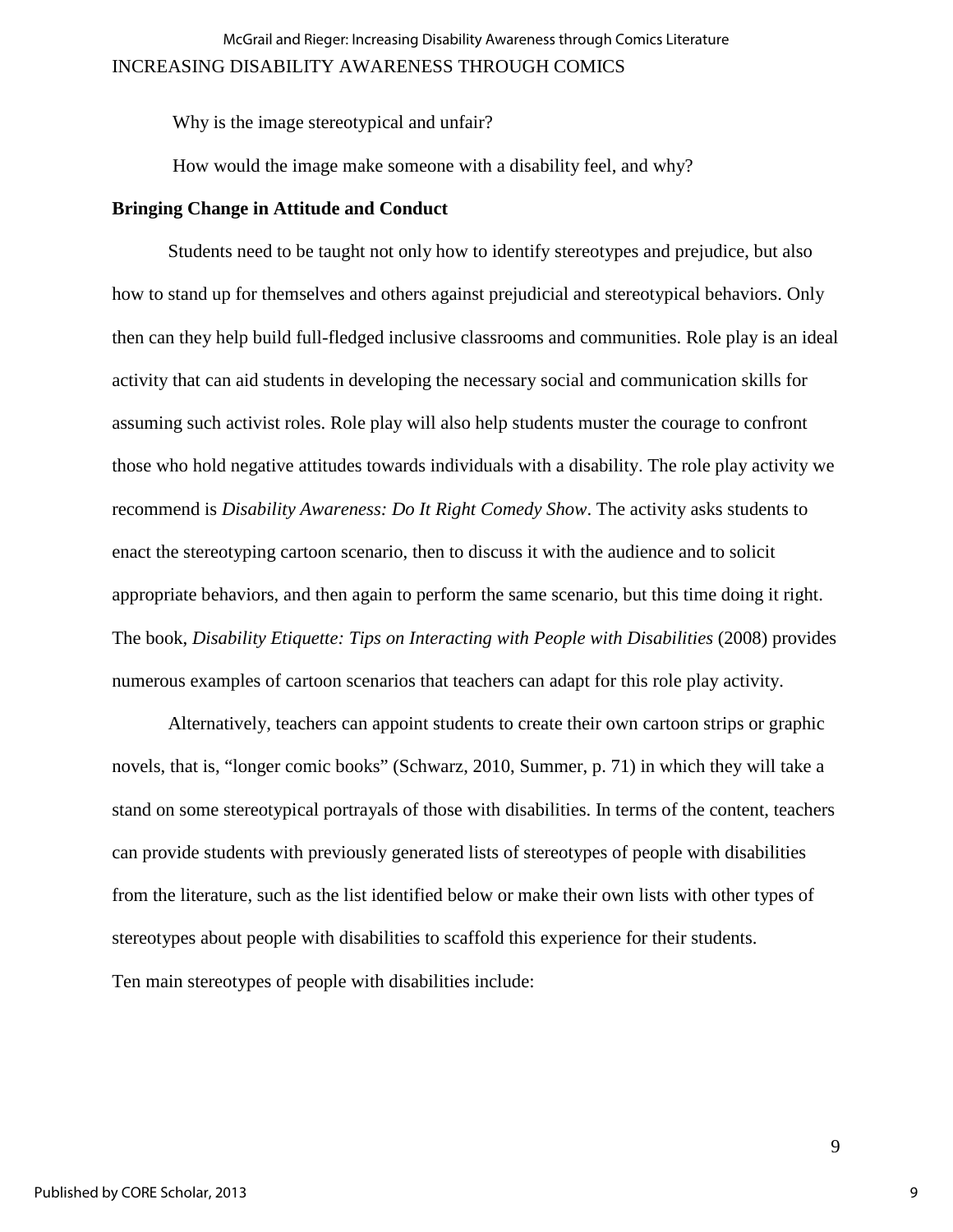#### Electronic Journal for Inclusive Education, Vol. 3, No. 1 [2013], Art. 5

### INCREASING DISABILITY AWARENESS THROUGH COMICS

- 1. Pitiable and pathetic; sweet and innocent; a miracle cure
- 2. Victim or an object of violence
- 3. Sinister or evil
- 4. Atmosphere curios or exotica in 'freak shows', and in comics, horror movies and science fiction
- 5. 'Super-crip'/ triumph over tragedy/noble warrior
- 6. Laughable or the butt of jokes
- 7. Having a chip on their shoulder/ aggressive avenger
- 8. A burden/ outcast
- 9. Non-sexual or incapable of a worthwhile relationship
- 10. Incapable of fully participating in everyday life (*Stereotypes*, 2007, February 27)

In terms of the production process, teachers can adopt *The Comic Book Project* format, which can be accessed at [http://comicbookproject.org/.](http://comicbookproject.org/) This project promotes the development of humor, creativity, literacy, and social issues awareness. Since negative attitudes towards disability are socially constructed and a barrier to a full inclusion of those with disabilities in society (Biklen, 1987; Bogdan & Biklen, 1977), the aforementioned comic book project's focus on social issues fits well our purpose too, which is to increase disability awareness and to promote positive attitudes toward disability among children with and without disability. Additionally, combining visual arts and written literacy are other built-in advantages that may be helpful to both struggling learners and gifted students. *The Comic Book Project* we reference here is hosted by the Center for Educational Pathways and directed by Dr. Michael Bitz [\(http://www.meetmeatthecorner.org/episodes/the-comic-book-project-interview-with-michael](http://www.meetmeatthecorner.org/episodes/the-comic-book-project-interview-with-michael-bitz)[bitz\)](http://www.meetmeatthecorner.org/episodes/the-comic-book-project-interview-with-michael-bitz). To scaffold disability awareness discussions and the design of the comic books in the

10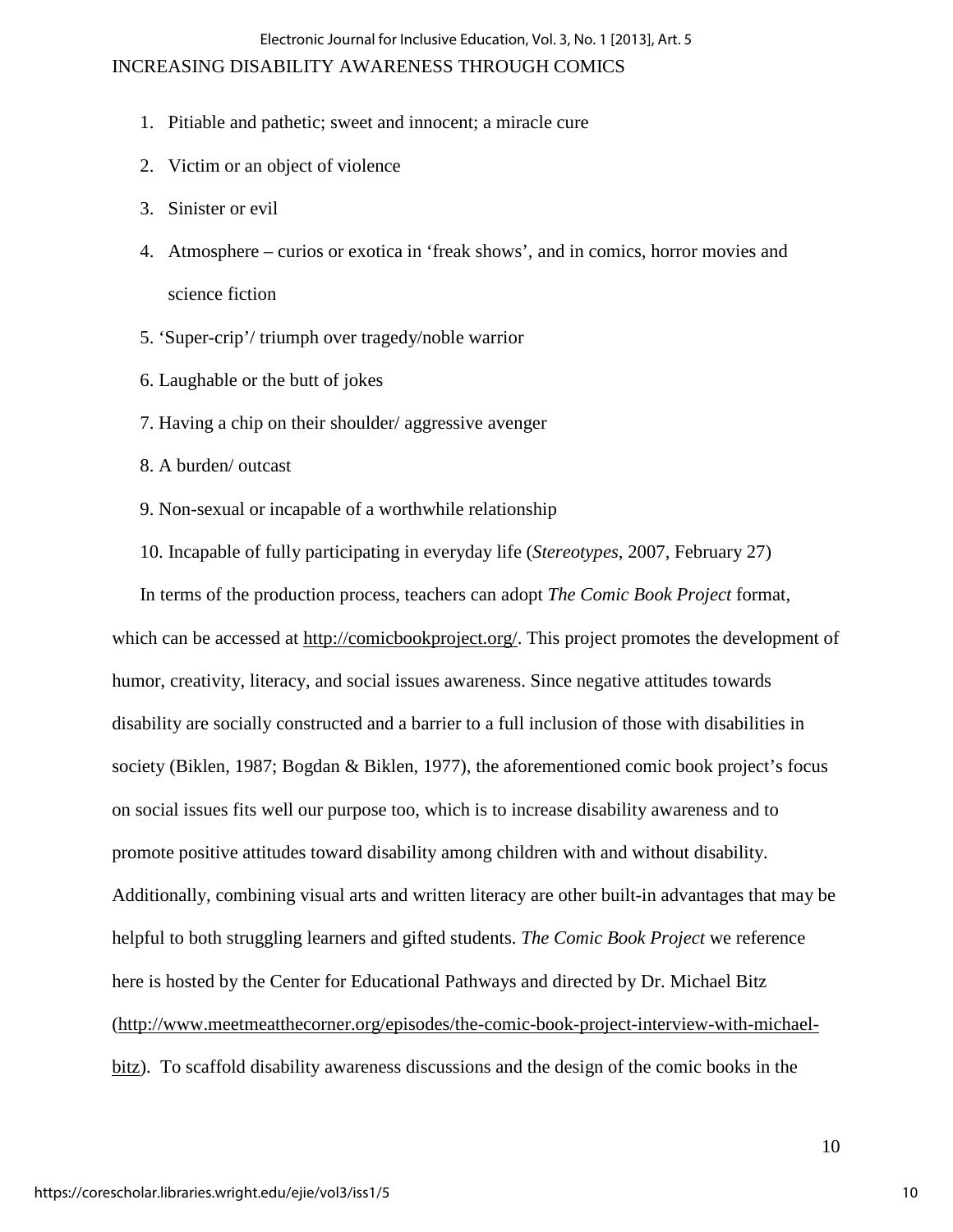classroom, we provide teachers with an adapted version of the steps that were developed by the Center for Educational Pathways (see Table 2)

Teachers should invite the families for the Comic Books Show and Tell and make arrangements for having their students' mini-comic books published and distributed within and outside their school community in order to fight against stereotyping individuals with disabilities, and in this way to increase disability awareness among children and the general public.

#### **Evaluation**

Student awareness and sensitivity to disability and disability issues, their perceptions of prejudice and negative stereotypes, and the effectiveness of their communication and interaction with individuals with disability can be evaluated using the checklist provided in Table 3. This checklist also allows assessing humor use around and with individuals with disabilities. The checklist encourages self-assessment, peer-assessment, and teacher-assessment, and is meant to provide feedback and material for conversation about disability and disability issues in the classroom. We do not intend for it to be used to grade students on their dispositions and knowledge concerning disability issues. We recommend that teachers use the checklist with middle and high school students before and after engaging students in activities that we discuss in this article. With younger children, teachers might administer prompts from the checklist in Table 4 in oral or written form before and after the disability awareness activity. This will allow tracking and identifying the areas of growth as well. Insert Here Tables 3 and 4 Disability Awareness Checklists

#### **Conclusion**

Comics literature analysis is an excellent strategy for educating students about disability and disability issues that individuals with disability face in their lives daily. Such critical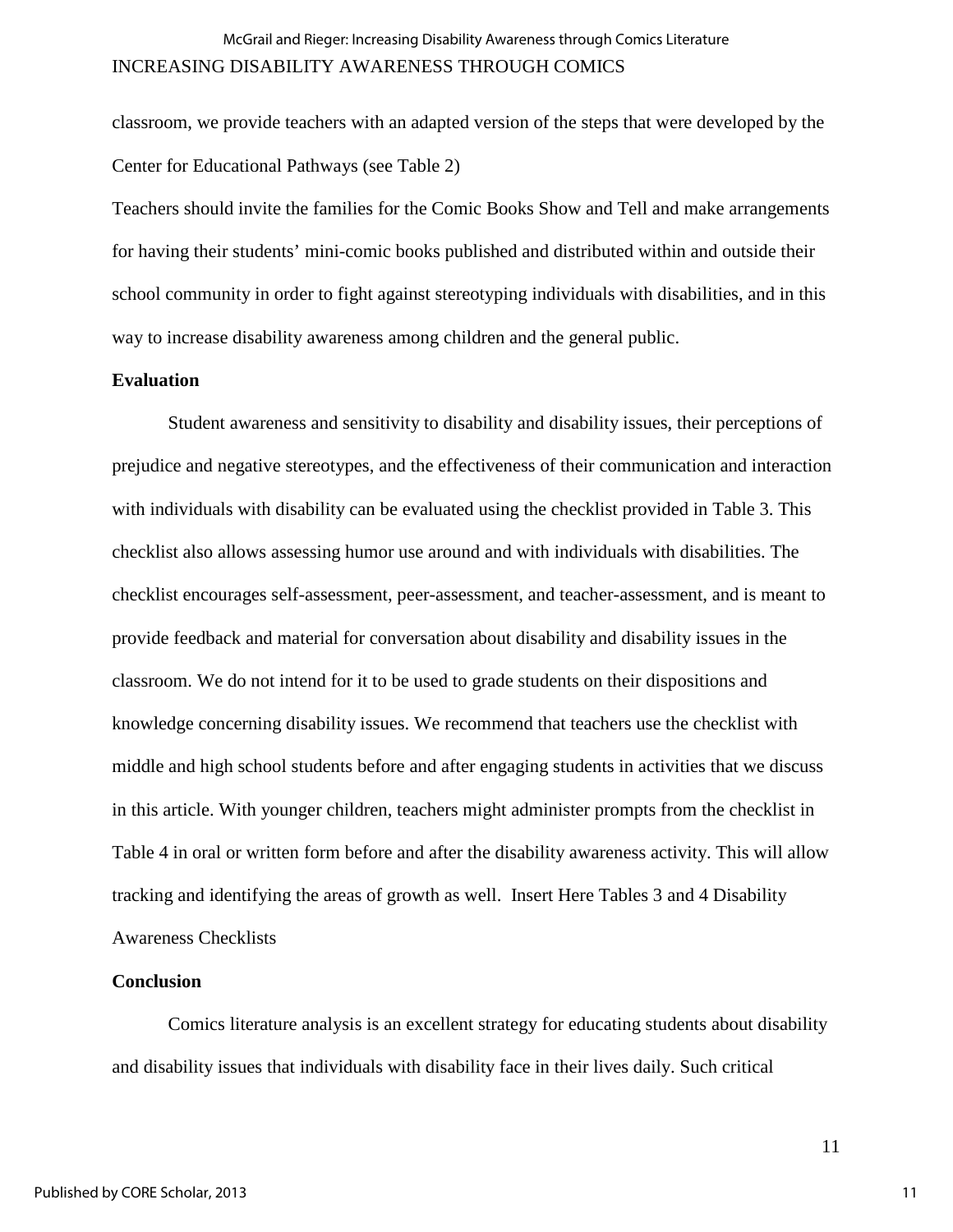#### INCREASING DISABILITY AWARENESS THROUGH COMICS

explorations also encourage students to examine and to alter, when necessary, their own attitudes and interaction with individuals with disabilities. In addition, the activities discussed in this article foster advocacy for students with disabilities among peers without disabilities, leading to developing caring, respectful, and inclusive communities within, and ultimately beyond the classroom. For these reasons, we believe activities centered on comics literature deserve more attention from teachers, teacher educators, school counselors, and parents of students with and without disabilities.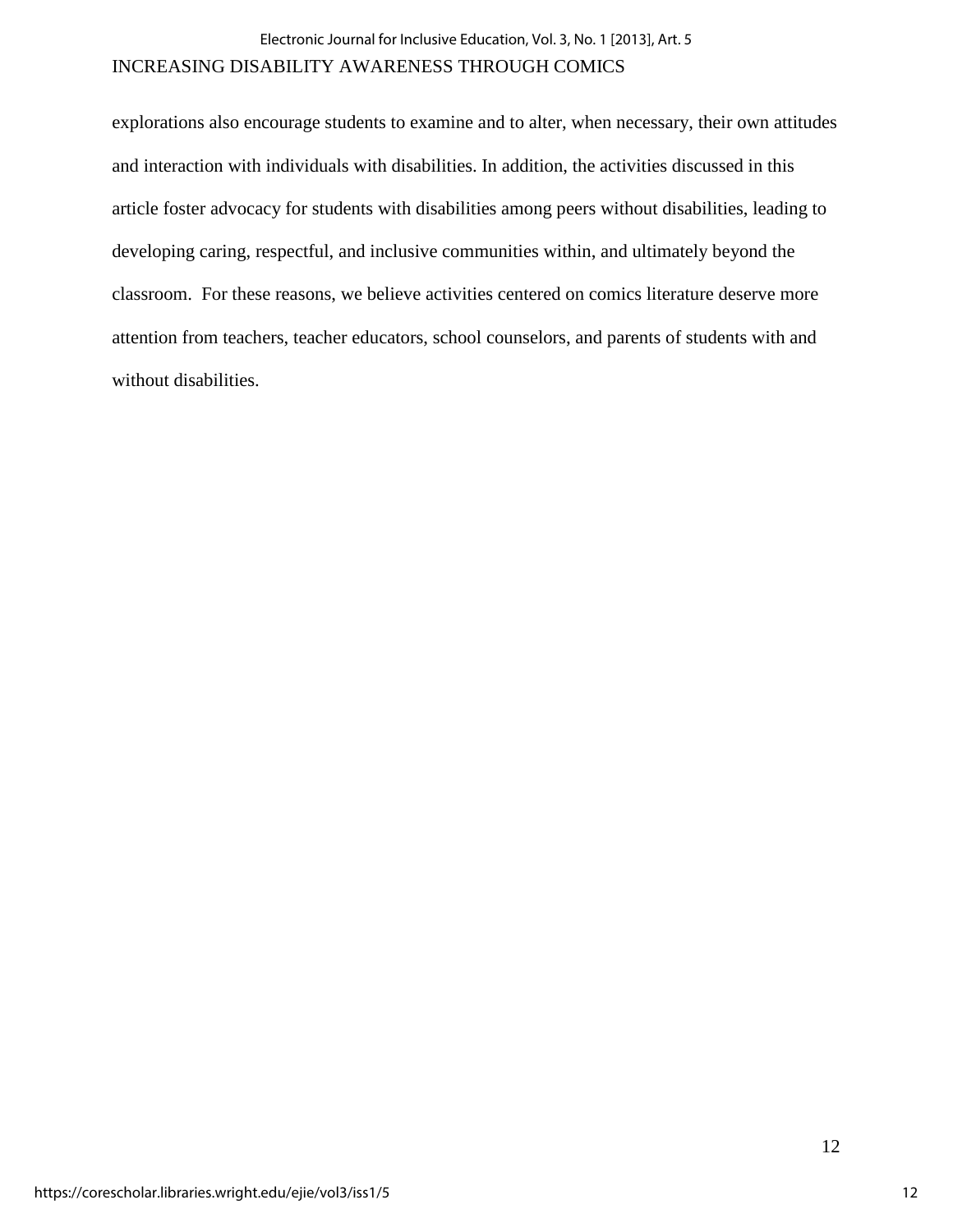#### **References**

- Altieri, J. (2008). Fictional characters with dyslexia: What are we seeing in books? *Teaching Exceptional Children, 41*(1), 48-54.
- Andrews, S. (1998). Using inclusive literature to promote positive attitudes toward disabilities. *Journal of Adolescent and Adult Literacy,* 41, 420-426.

B.D., *Epileptic*. (2005). New York, NY: Pantheon Books.

Biklen, D. (1987) The culture of policy: Disability images and their analogues in public policy. *Public Policy Journal*, 15 (3), 515-535

Bogdan, R., Biklen, D. (1977) Handicapism *Social Policy*, 7, 14-19

- Birge, S. (2010). No life lessons here: Comics, autism, and empathetic scholarship. *Disability Studies Quarterly, 30*(1). Retrieved from<http://dsq-sds.org/article/view/1067/1255>
- Derman-Sparks, L., & Olsen Edwards, J. (2010). *Anti-bias education for young children and ourselves*. Washington, DC: National Association for the Education of Young Children.
- Derman-Sparks, L. (1989). *Anti-bias curriculum: Tools for empowering young children*. Washington, DC: National Association for the Education of Young Children.
- *Disability Etiquette: Tips on Interacting with People with Disabilities.* (2008). Jackson Heights, NY: United Spinal Association. *Retrieved from*

<http://www.unitedspinal.org/pdf/DisabilityEtiquette.pdf>

- Ehrlich (n.d.). Self-identity and prejudice in children. Retrieved from http://www.prejudiceinstitute.org/childrenandprejudice.html
- Flook, L., Repetti, R. L., & Ullman, J. B. (2005). Classroom social experiences as predictors of academic performance*. Developmental Psychology, 41*(2), 319-327.

Gavigan, K. W., & Kurtts, S. (2011). Using children's ad young adult literature in teaching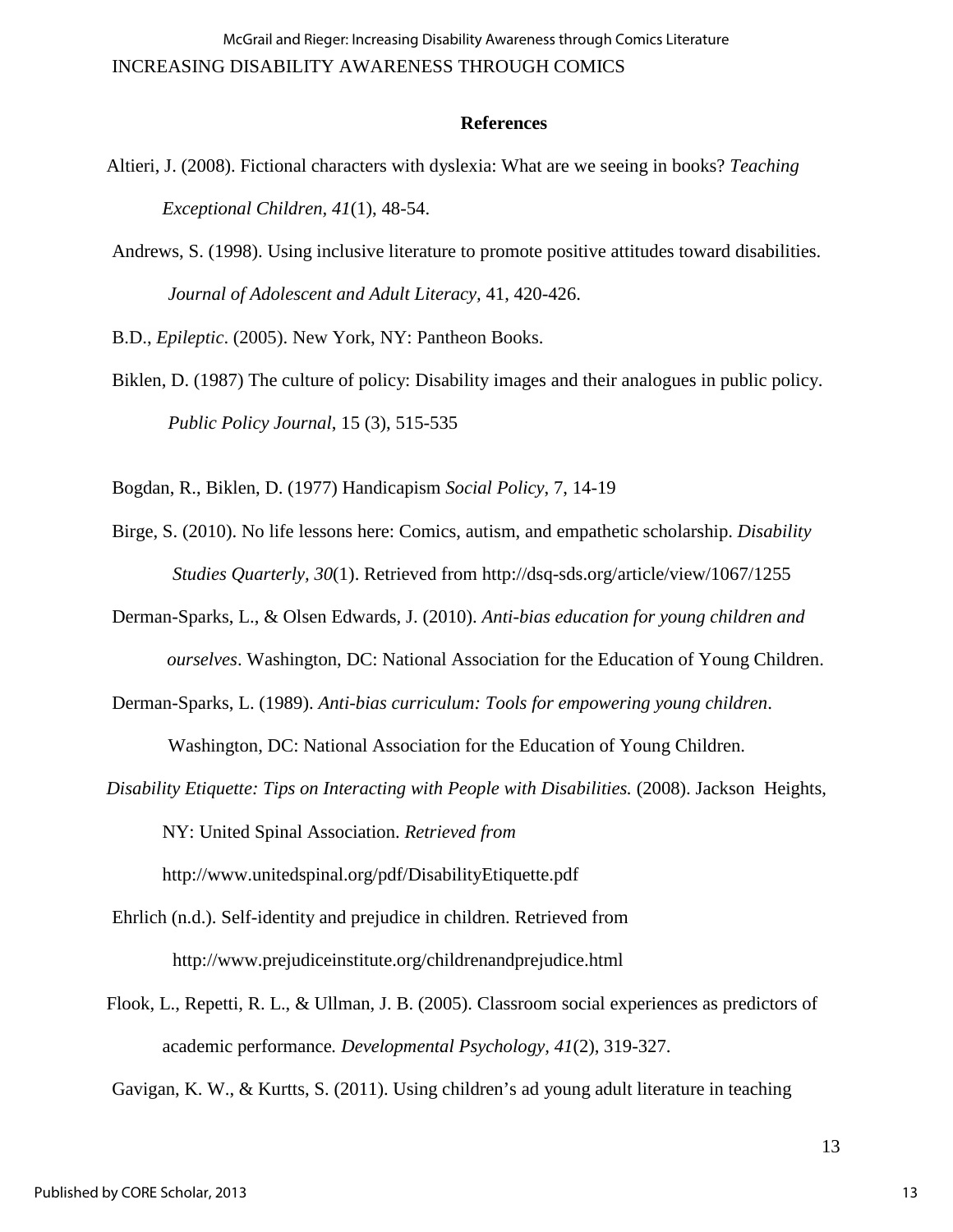#### INCREASING DISABILITY AWARENESS THROUGH COMICS

acceptance and understanding of individual differences. *Delta Kappa Gamma Bulletin, 77*(2),11-16.

- Humphrey, N. (2008). Including pupils with autistic spectrum disorders in mainstream schools. *Support for Learning, 23*(1), 41-46.
- Individuals with Disabilities Education Act (IDEA) (PL 101-476). (2004). Retrieved from <http://idea.ed.gov/>
- Karasik, P., & Karasik, J. (2004). *The ride together: A Brother and sister's memoir of autism in the family*. New York, NY: Simon & Schuster.
- Kolucki, B. & Duncan, B. (1994). *Working together with the media: A practical guide for people with disabilities.* Geneva, Switzerland: International Labour Office.
- Litvack, M. S., Ritchie, K. C., & Shore, B. M. (2011). High- and average-achieving students' perceptions of disabilities and of students with disabilities in inclusive classrooms. *Exceptional Children,* 77(4), 474-487.
- Montague-Reyes, K. (2007). *Circling Normal: A book about autism*. Kansas City, MO: Universal Press Syndicate.
- Norman, R. K. V. (2007). "Who's on first?": Using sports trivia peer tutoring to increase conversational language. *Intervention in School and Clinic, 43*(2), 88-88-100.
- Norton, B. (2003). The motivating power of comic books: Insights from Archie comic readers. *The Reading Teacher, 57* (2), 140-147.
- Pardeck, J.T. (2005).Using children's books as an approach to enhancing our understanding of disability. *Journal of Social Work in Disability and Rehabilitation, 4*(1-2), 77-85.
- Prunty, A., Dupont, M. & McDaid, R. (2012). Voices of students with special education needs (SEN): Views on schooling. *Support for Learning, 27*(1), 29-36.

Seidler, C. O. (2011, November). Fighting disability stereotypes with comics: "I cannot see you,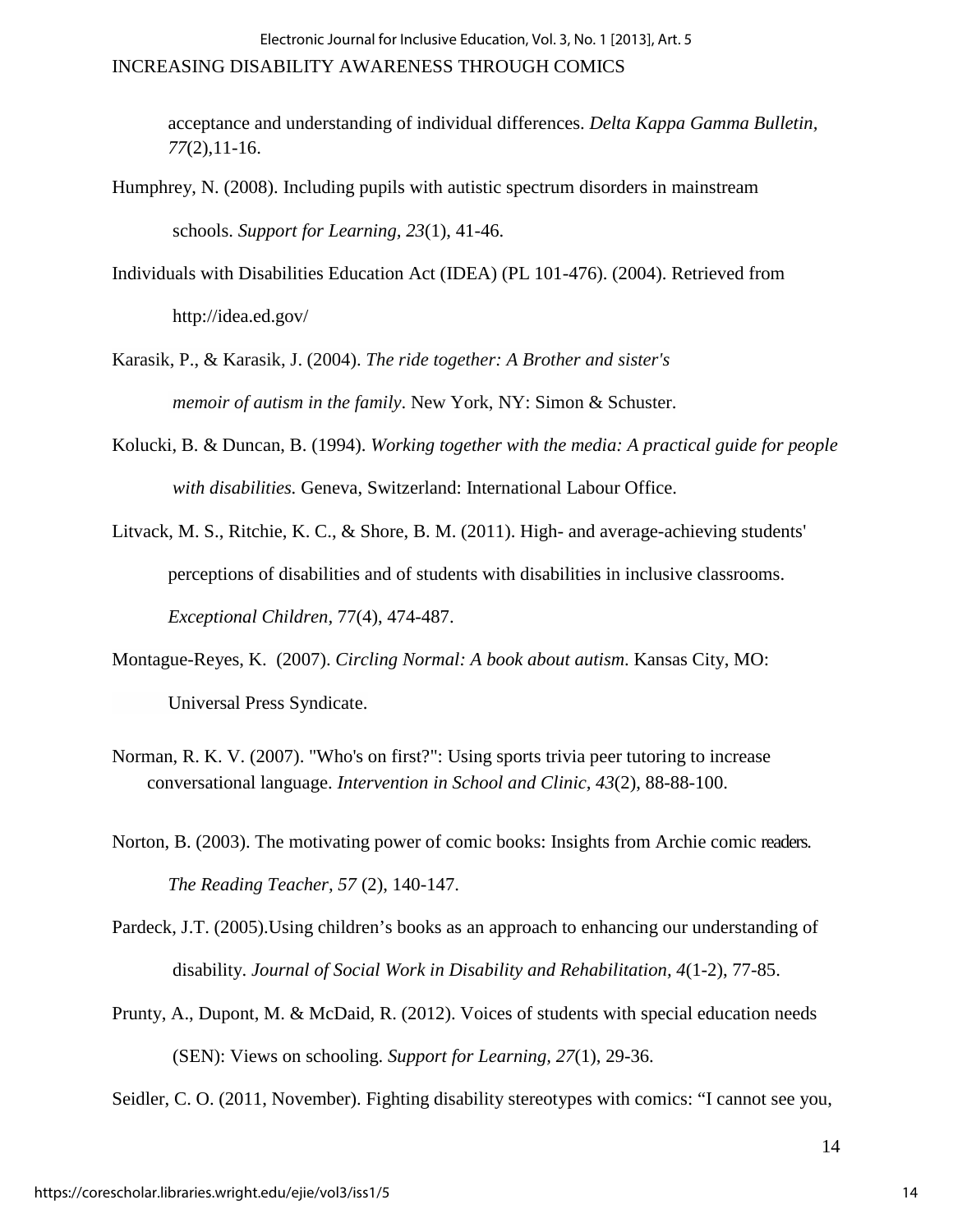but I know you are staring at me." *Art Education*, 20-23.

- Schwarz, G. (2010, Summer). Graphic novels, new literacies, and good old social justice. *The Alan Review*, 71-75.
- Smith R. M., & Sapon-Shevin, M. (2008-2009). Disability humor, insults, and inclusive practice. *Social Advocacy and Systems Change, 1*(2), 1-18.
- Soulis, S.G., & Floridis, (T). (2010). Sources of stress for Greek students with intellectual disabilities attending mainstream schools. *Support for Learning, 25*(2), 74-80.
- Squier, S. M. (2008). So long as they grow out of it: Comics, the discourse of developmental normalcy, and disability. *Journal of Medical Humanities*, 29 (2), 71-88.

Doi: 10.1007/s10912-008-9057-1

Stereotypes (2007, February 27). Retrieved from<http://attitudes2disability.wordpress.com/>

- The Condition of Education: Children and youth with disabilities [Indicator #9]. (2012). U.S. Department of Education, National Center for Education Statistics. Washington, DC. Retrieved from [http://nces.ed.gov/pubs2012/2012045\\_2.pdf](http://nces.ed.gov/pubs2012/2012045_2.pdf)
- Titchkosky, T. (2009). Disability images and the art of theorizing normality. *International Journal of Qualitative Studies in Education, 22*(1), 75-84.

Weiner, S. (2004). Show, don't tell: Graphic novels in the classroom. *English Journal, 94*(2), 114-117.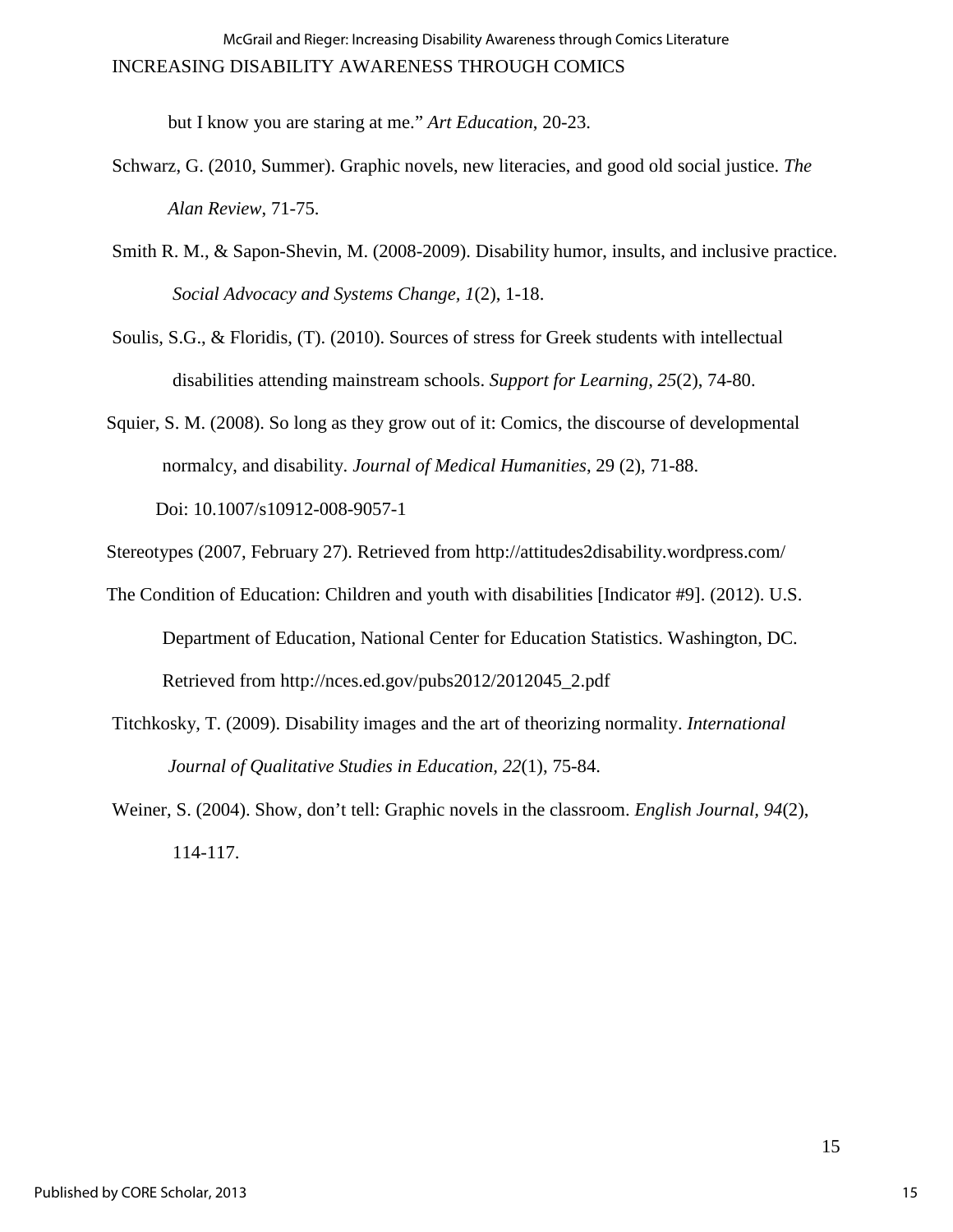### Electronic Journal for Inclusive Education, Vol. 3, No. 1 [2013], Art. 5

### INCREASING DISABILITY AWARENESS THROUGH COMICS

## Table 1

### *Comics literature and Resources about Disability and Disability Issues*

| <b>Book/Cartoon/Comics</b>                                                                                                                                                                                 | Disability/<br>Disability                    | <b>Other Resources</b>                                                                                                                                                                                                                                                                                                                                                                                                                                |  |  |
|------------------------------------------------------------------------------------------------------------------------------------------------------------------------------------------------------------|----------------------------------------------|-------------------------------------------------------------------------------------------------------------------------------------------------------------------------------------------------------------------------------------------------------------------------------------------------------------------------------------------------------------------------------------------------------------------------------------------------------|--|--|
|                                                                                                                                                                                                            | <b>Issues</b>                                |                                                                                                                                                                                                                                                                                                                                                                                                                                                       |  |  |
| Out of this World # $3(2004)$ (Action comics)<br>by Jon Filitti; Publisher Youthlight.<br>Chilman-Blair, K., & Taddeo, J. (2010).<br>What's up with Astra? Medikidz explain<br>ADHD. London, UK: Medikidz. | <b>ADHD</b>                                  | Hughes, L., Cooper, P. (2007).<br>Understanding and supporting children<br>with ADHD: Strategies for teachers,<br>parents, and other professionals.<br>Thousand Oaks, CA: Sage. Note: The<br>book explores cases of students with<br>ADHD and offers strategies to support<br>children with ADHD and ways to deal<br>with problem behavior.                                                                                                           |  |  |
| Sumerak, M. (2006). Teen Titans:<br>Introducing Sara Hunter. DC Comics &<br>Sparktop. Online Preview:<br>http://www.sparktop.org/sparkcomics/home.<br>html                                                 | Dyslexia,<br>Learning<br><b>Disabilities</b> | Berninger, V., W., & Wolf, B. J. (2009).<br>Teaching students with dyslexia and<br>dysgraphia: Lessons from teaching and<br>science. Baltimore, MD: Brookes.<br>Brockvich-Ellis, E. (Actor), Connor, D. J.<br>(Actor), & Raymond, S. (Director).<br>(2011). [Documentary DVD]. Los<br>Angeles, CA: HBO Studio. Note: The<br>video brings experiences and voices of<br>individuals with dyslexia and provides a<br>scientific explanation of dyslexia. |  |  |
| Owens, L.L. (2006). The hunchback of Notre<br>Dame. [Graphic novel]: Stone Arch Books.                                                                                                                     | Physical<br>Disability                       | Disability etiquette: Tips on interacting<br>with people with disabilities. (2008).<br>Jackson Heights, NY: United Spinal<br>Association. Retrieved from<br>http://www.unitedspinal.org/pdf/Disabilit<br>y Etiquette.pdf Note: The guide offers<br>strategies for effective communication and<br>interpersonal relationships.                                                                                                                         |  |  |
| <b>Book/Cartoon/Comics</b>                                                                                                                                                                                 | Disability/<br>Disability<br><b>Issues</b>   | <b>Other Resources</b>                                                                                                                                                                                                                                                                                                                                                                                                                                |  |  |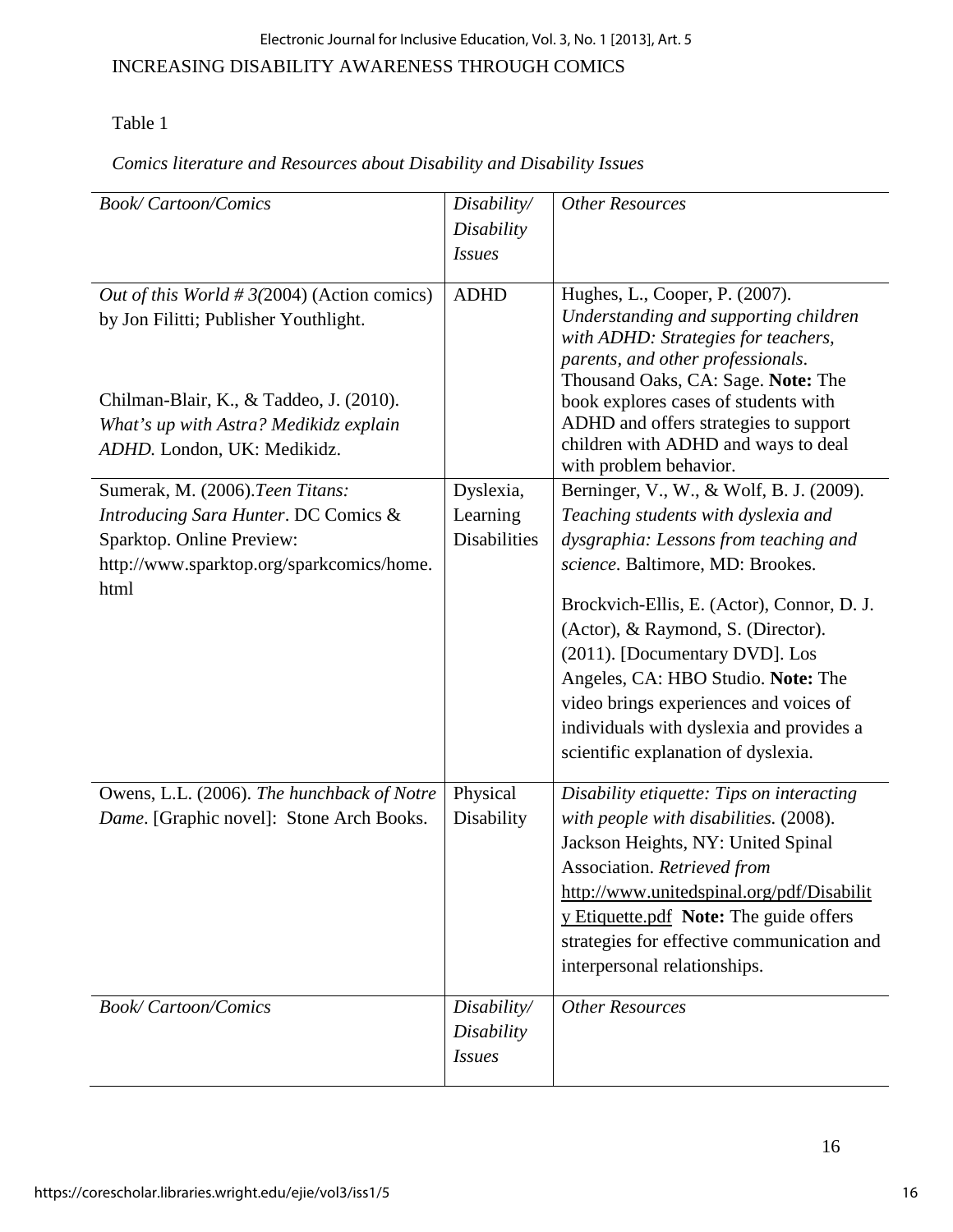# INCREASING DISABILITY AWARENESS THROUGH COMICS McGrail and Rieger: Increasing Disability Awareness through Comics Literature

| Brown, D. (2005). Epileptic. New York,<br>NY: Pantheon Books.                                                                                                                                                                        | <b>Brain</b><br>Disorder                                   | Understanding seizures and epilepsy.<br>[DVD]. (2003). Epilepsy Foundation.<br>Note: The video explains the condition in<br>simple language, shows how to identify<br>the symptoms and what to do when they<br>occur.                                                                                                                                                                                                                                                      |  |
|--------------------------------------------------------------------------------------------------------------------------------------------------------------------------------------------------------------------------------------|------------------------------------------------------------|----------------------------------------------------------------------------------------------------------------------------------------------------------------------------------------------------------------------------------------------------------------------------------------------------------------------------------------------------------------------------------------------------------------------------------------------------------------------------|--|
| Sharad D. (2011). Silver Scorpion [Graphic<br>Novel]. Liquid Comics. Online Preview:<br>http://www.magcloud.com/browse/issue/178<br>024<br>Carey, M., Liew, S., & Hampel, M. (2007).<br>Re-Gifters. DC/Minx. New York: DC<br>Comics. | Physical<br>Disability                                     | Barg, C.J, Armstrong, B.D., Hetz, S. P.,<br>&. Latimer, A. E. (2010): Physical<br>disability, stigma, and physical activity in<br>children, International Journal of<br>Disability, Development and Education,<br>57(4), 371-382. Note: The article<br>recommends promoting images of<br>children with a disability involved in<br>physical activity to reduce the stigma that<br>individuals without disabilities have<br>towards children with a physical<br>disability. |  |
| Kouno, F. (2007). Town of Evening Calm.<br>San Francisco, CA: Last Gasp.                                                                                                                                                             | Health<br>Impairment<br>due to<br>exposure to<br>radiation | Explaining destructive effects of atomic bomb<br>radiation. [Atomic Bomb Museum Record].<br>Retrieved from<br>http://atomicbombmuseum.org/3_health.s<br>html<br>Nuclear physics, past, present, and future.<br>[ThinkQuest Project by Students for<br>Students]. Retrieved from<br>http://library.thinkquest.org/3471/index.ht<br>ml                                                                                                                                       |  |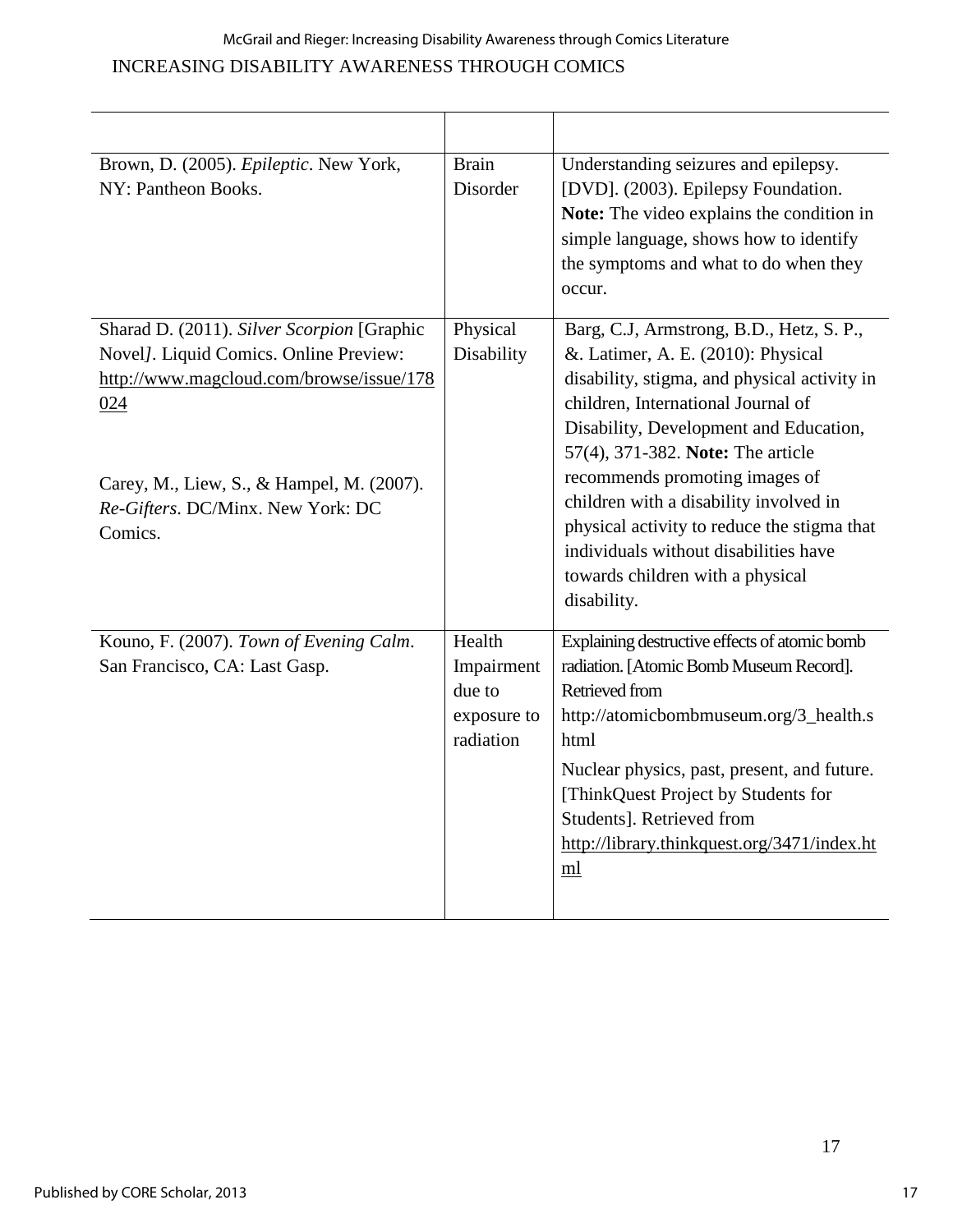#### Electronic Journal for Inclusive Education, Vol. 3, No. 1 [2013], Art. 5

### INCREASING DISABILITY AWARENESS THROUGH COMICS

## Table 2 *Steps for Creating Mini-Comic Books*

| <b>Steps</b>                                                                    | <b>Directions</b>                                                                                                                                                                                                                                                                                                                                                                                                                                                                                                                                                                                                               |  |  |
|---------------------------------------------------------------------------------|---------------------------------------------------------------------------------------------------------------------------------------------------------------------------------------------------------------------------------------------------------------------------------------------------------------------------------------------------------------------------------------------------------------------------------------------------------------------------------------------------------------------------------------------------------------------------------------------------------------------------------|--|--|
| Step 1: Getting Started                                                         | Identify one (or two stereotypes) of individuals<br>with disabilities and design a mini comic-<br>book around the issues the stereotype leads to.                                                                                                                                                                                                                                                                                                                                                                                                                                                                               |  |  |
| Step 2: Brainstorming Ideas for and Writing<br>the Draft of the Mini-Comic Book | Brainstorm the plot, identify and sketch<br>characters, and draft the dialogue for your<br>mini-comic book. Use the following web<br>resources to access blank comic book panels or<br>comic strip layouts: the Comic Creator at<br>http://www.readwritethink.org/parent-<br>afterschool-resources/games-tools/comic-<br>creator-a-30237.html; Comic Strip Templates,<br>Printables and Comic Strip Layouts<br>http://www.donnayoung.org/art/comics.htm, to<br>help organize your ideas and prepare a draft of<br>your mini-comic book. Review and proof-read<br>the draft of your mini-comic book for accuracy<br>and grammar. |  |  |
| Step 3: Completing the Mini-Comic Book                                          | Finalize your work on your mini-comic book.<br>That is, put final touches to your drawings of<br>the characters, color the backgrounds, and re-<br>write the dialogue, if necessary. Design a cover<br>for the mini-comic book and provide a 'catchy'<br>title.                                                                                                                                                                                                                                                                                                                                                                 |  |  |
| Step 4: Displaying the Work                                                     | Display and share your mini-comic book with<br>your class peers during the Comic Books<br>Show and Tell. Be ready to explain what you<br>have learned about stereotypes about<br>individuals with disabilities and how to reduce<br>such negative attitudes.                                                                                                                                                                                                                                                                                                                                                                    |  |  |

Adopted from *The Comic Book Project* (http://comicbookproject.org/)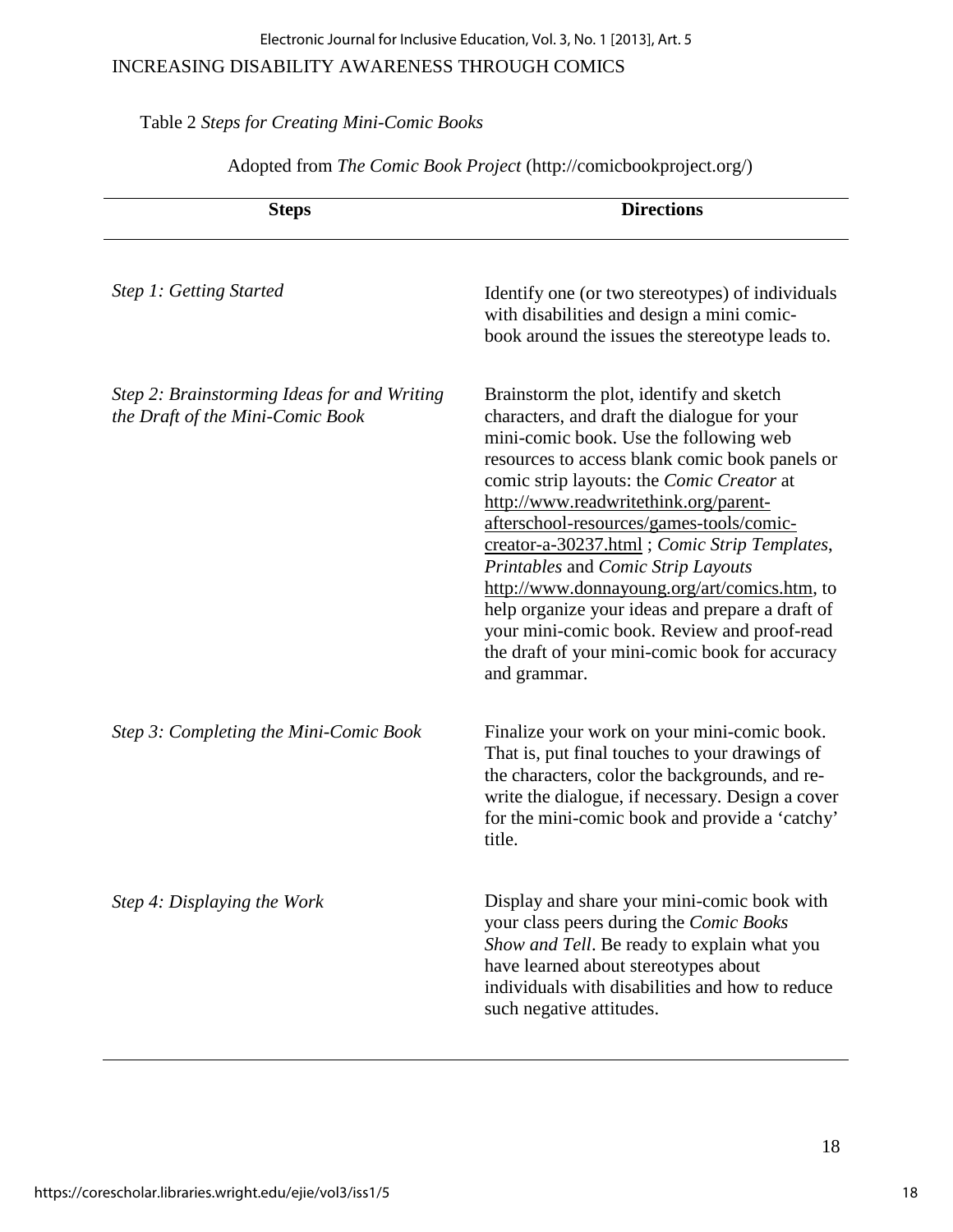### McGrail and Rieger: Increasing Disability Awareness through Comics Literature

## INCREASING DISABILITY AWARENESS THROUGH COMICS

### Table 3

## *Disability Awareness Checklist*

Check with an X the characteristics that are **the most** typical of you or of the person that you evaluate. Be ready to justify your evaluation (provide examples, illustration, facts).

| Category/Characteristics                                                  | I am        | He/She is   | He/She is       |
|---------------------------------------------------------------------------|-------------|-------------|-----------------|
|                                                                           | (Checked by | (Checked by | (Checked by the |
|                                                                           | You)        | Peer)       | Teacher)        |
|                                                                           |             |             |                 |
| <b>Disability Knowledge/Awareness</b>                                     |             |             |                 |
| Exposed to information about various disabilities                         |             |             |                 |
| Familiar with characteristics about various disabilities                  |             |             |                 |
| Aware of challenges associated with various disabilities                  |             |             |                 |
| Aware of the access issues associated with various                        |             |             |                 |
| disabilities                                                              |             |             |                 |
| Evidence (examples, illustration, facts):                                 |             |             |                 |
|                                                                           |             |             |                 |
| <b>Perception and Interaction</b>                                         |             |             |                 |
| Not awkward around people with disability                                 |             |             |                 |
| Aware of the real person beneath the disability                           |             |             |                 |
| Usually mindful of interests of people with disabilities                  |             |             |                 |
| Eager to study $\&$ play with people with disabilities                    |             |             |                 |
| Effective in communication with people with disabilities                  |             |             |                 |
| Evidence (examples, illustration, facts):                                 |             |             |                 |
|                                                                           |             |             |                 |
|                                                                           |             |             |                 |
| <b>Humor Appreciation</b>                                                 |             |             |                 |
| Used to laughing with people with disabilities                            |             |             |                 |
| Used to sharing humor with people with disabilities                       |             |             |                 |
| Used to sharing humorous adventures with people with                      |             |             |                 |
| disabilities                                                              |             |             |                 |
| Evidence (examples, illustration, facts):                                 |             |             |                 |
|                                                                           |             |             |                 |
|                                                                           |             |             |                 |
| <b>Inclusion and Agency</b><br>Respectful of the people with disabilities |             |             |                 |
|                                                                           |             |             |                 |
| Respectful of personal space of the people with                           |             |             |                 |
| disabilities<br>Willing to challenge negative images of the people with   |             |             |                 |
| disabilities                                                              |             |             |                 |
| Willing to challenge negative language against people                     |             |             |                 |
| with disabilities                                                         |             |             |                 |
| Eager to stand up for the people with disabilities                        |             |             |                 |
|                                                                           |             |             |                 |
| Evidence (examples, illustration, facts):                                 |             |             |                 |
|                                                                           |             |             |                 |
|                                                                           |             |             |                 |